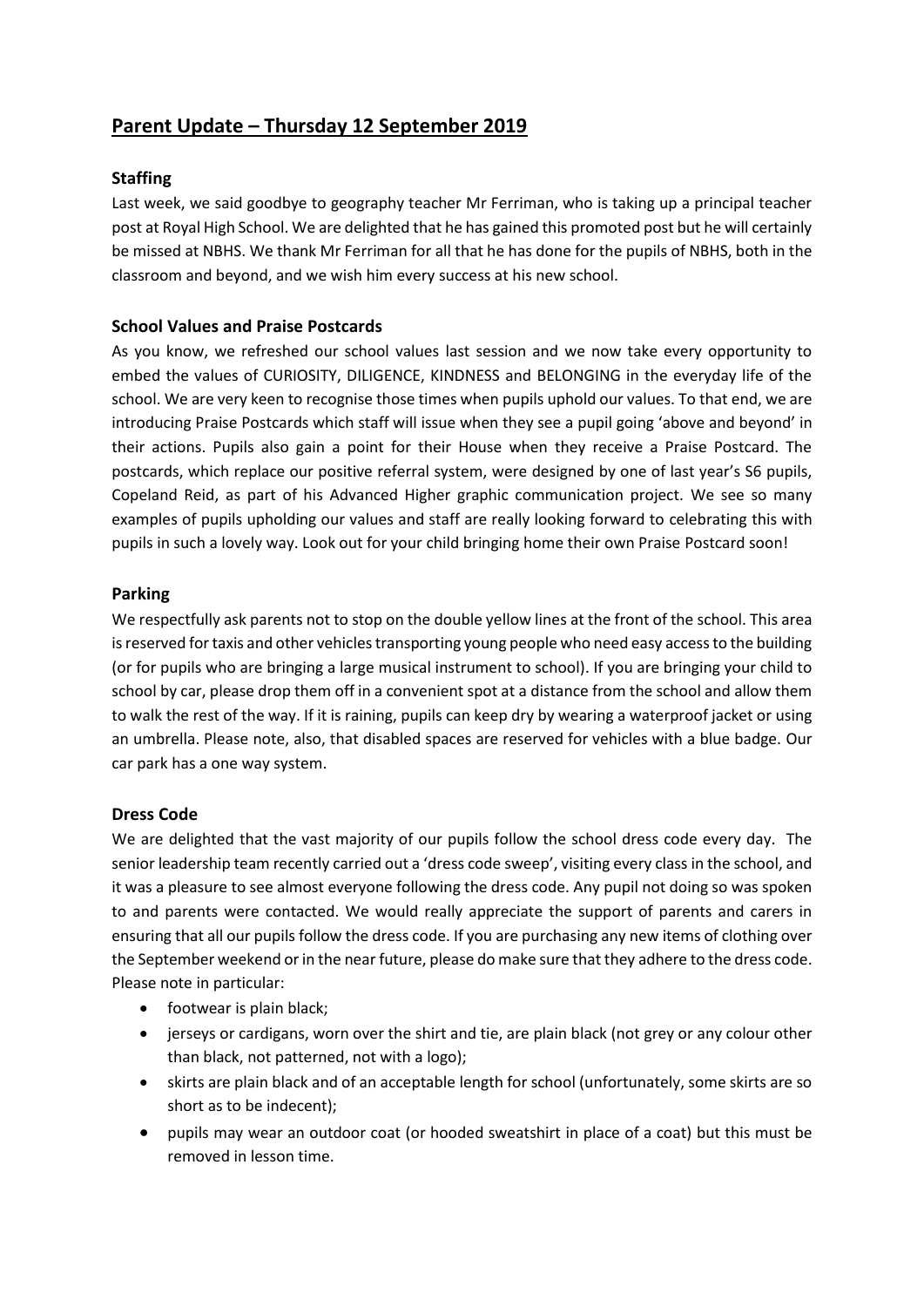## **Rolling Monday**

Please note that Wednesday 18 September is a rolling Monday so pupils should bring equipment for their Monday timetable on that day.

## **NBHS Careers Evening - Wednesday 25 September**

We are really looking forward to our annual Careers Evening, which this year will be on 25 September, from 6:30pm-8:30pm. We have secured representation from a variety of organisations, including Lloyds Bank, Anderson Strathern, JM Architects, Seabird Centre, Mercat Tours, Macdonald Hotels and many more. Last year, we had more than 300 people attending over the course of the evening – this year we want to make this event even bigger and we really hope you that can join us for a very worthwhile evening.

## **Higher Economics**

Earlier this week, our Higher Economics pupils were involved in a session with a representative from EY. They were informed of the different pathways into working for the organisation; given information on potential job roles and work experience opportunities. Applications for EY apprenticeship schemes usually open in September and are filled on a first come first served basis. Interested students should check the EY website regularly.

## **Supported Buses Consultation**

East Lothian Council is looking for your views on supported bus routes in East Lothian. Our new consultation invites comments on services as well as ideas about new/different services. Have your say: <https://eastlothianconsultations.co.uk/policy-partnerships/supported-bus-routes-consultation/>

# **Debating Club**

We would like to invite our pupils to participate in a rewarding activity that will enhance their communication skills for life. We are setting up a debating club where students will be trained in public speaking, grace under pressure and critical thinking. Debating can offer young people several advantages, such as:

- practice in developing sound and logical arguments;
- an opportunity to practice speaking in front of an audience and thinking on their feet;
- showing initiative and leadership;
- expanding minds and increasing understanding of multiple sides of important issues;
- honing research skills in preparation for debates.

The club will meet on Tuesday lunchtimes in the library. All year groups are welcome.

# **S1 East Links Trips**

Our S1s have been enjoying their class trips to East Links, in spite of the changeable weather. For those S1 classes yet to have their trip, a reminder for pupils to bring a waterproof jacket with them and ideally a change of clothes, in case they spend time at the water cannons!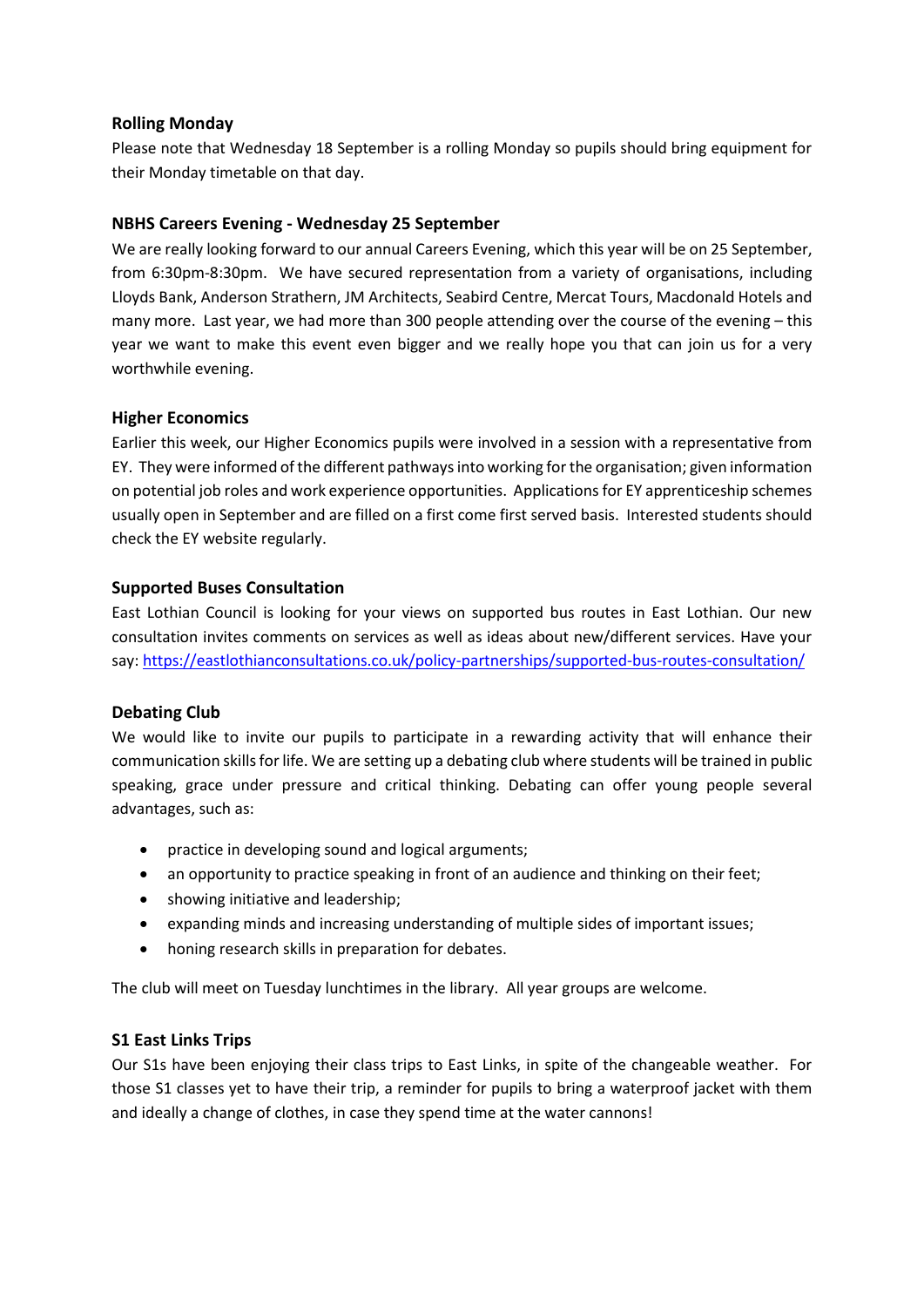## **PTA AGM – Thursday 26 September**

The PTA will be holding their AGM on Thursday 26 September, 6.45pm for a 7pm start, in the High School conference room. All are welcome, including anyone who would like to become a committee member. Not all committee members have roles, however there is one vacancy at the moment, the role of "communications co-ordinator". If you are interested in that role, or just want to help out, please get in touch with the PTA either by emailing [ptanbhs@gmail.com](mailto:ptanbhs@gmail.com) or by messaging us via the Facebook page, NBHSPTA. Full support will be provided by a really fabulous team. We look forward to seeing some new faces at the AGM, and would be delighted to welcome any new S1 parents too.



**Local Charity Thanks The Shoegazers**

Melanie from Beach Wheelchairs visited NBHS this week to present a certificate of thanks to the members of The Shoegazers, a band made up of S4 pupils - pictured left to right Jason Lovell, Sam Cowan, Luke Smith and Fraser McCarter who took Fringe By the Sea by storm this summer. The boys collected money for Beach Wheelchairs at the gig and raised a fantastic £260! The

Shoegazers will be playing at the rescheduled North Berwick Raft Race this coming Saturday and at Steampunk Café on the evening of Friday 1 November.

## **Golf Update**

The 2019 East Lothian Junior Golf League session came to a close earlier this month, with a number of NBHS players finishing well in the orders of merit and team positions. Congratulations to S3 pupil Harry Bent, who came overall 2<sup>nd</sup> in the scratch order of merit and will now go on to represent East Lothian in a match against South Carolina in the Watson Cup, at Royal Burgess and Muirfield next year. S2 pupil Harry Dunkinson placed overall second in the handicap order of merit, while S2 pupil Jack Collingswood won the U14 handicap prize. S1 pupil Grace Crawford and S2 pupils Jack Collingswood, Harry Dunkinson and Ben Churn were part of the West Links team which placed second overall. This team will now go on to represent East Lothian at the Scottish Junior Team Championships, which will be held at Kilmarnock later this month.

Meanwhile at the opening event of the Secondary School Golf Order of Merit, S4 pupil Valdemar Hundebøll opened his defence of the Scratch Championship with a win at Craigielaw. Several NBHS pupils played, and strong performances ensured that NBHS has started the season leading the team competition.